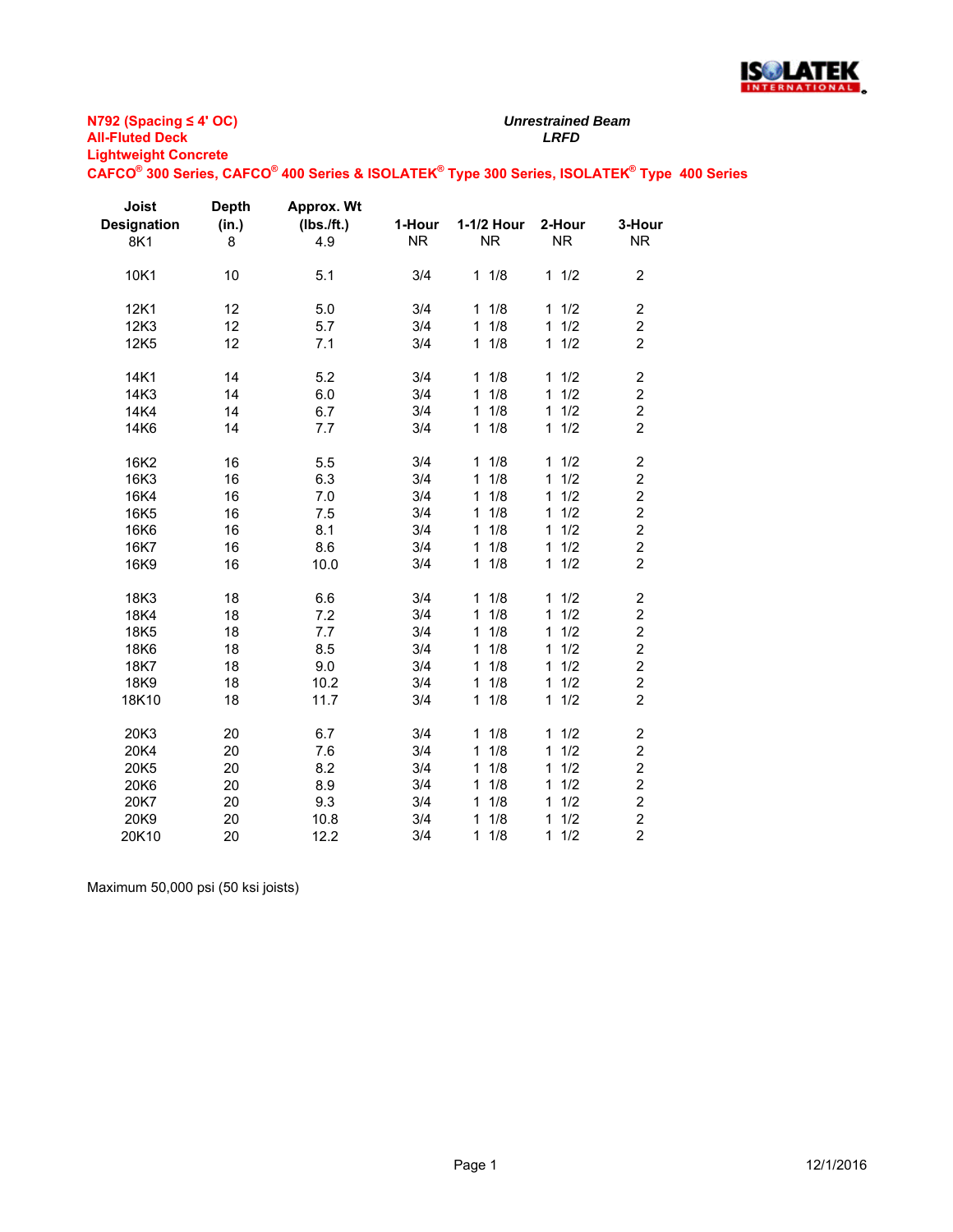

| Joist              | <b>Depth</b> | Approx. Wt |        |                     |                     |                         |
|--------------------|--------------|------------|--------|---------------------|---------------------|-------------------------|
| <b>Designation</b> | (in.)        | (Ibs./ft.) | 1-Hour | 1-1/2 Hour          | 2-Hour              | 3-Hour                  |
| 22K4               | 22           | 8.0        | 3/4    | 11/8                | $1 \quad 1/2$       | 2                       |
| 22K5               | 22           | 8.8        | 3/4    | 1/8<br>1            | 1/2<br>$\mathbf{1}$ | $\overline{c}$          |
| 22K6               | 22           | 9.2        | 3/4    | 1/8<br>1            | 1/2<br>1            | $\overline{c}$          |
| 22K7               | 22           | 9.7        | 3/4    | 1/8<br>1.           | 1/2<br>1            | $\overline{c}$          |
| 22K9               | 22           | 11.9       | 3/4    | 1/8<br>$\mathbf{1}$ | 1/2<br>1            | $\overline{c}$          |
| 22K10              | 22           | 12.6       | 3/4    | 1/8<br>1            | 11/2                | $\overline{c}$          |
| 22K11              | 22           | 13.8       | 3/4    | 1/8<br>1            | 1/2<br>$\mathbf 1$  | $\overline{2}$          |
| 24K4               | 24           | 8.4        | 3/4    | 1/8<br>1.           | 11/2                | 2                       |
| 24K5               | 24           | 9.3        | 3/4    | 1/8<br>1            | 1/2<br>1            | $\overline{c}$          |
| 24K6               | 24           | 9.7        | 3/4    | 1/8<br>1            | 1/2<br>1            | $\overline{c}$          |
| 24K7               | 24           | 10.1       | 3/4    | 1/8<br>1            | 1/2<br>1            | $\overline{c}$          |
| 24K8               | 24           | 11.5       | 3/4    | 1/8<br>1            | 1/2<br>1            | $\overline{\mathbf{c}}$ |
| 24K9               | 24           | 12.0       | 3/4    | 1/8<br>$\mathbf{1}$ | 1/2<br>1            | $\overline{c}$          |
| 24K10              | 24           | 13.1       | 3/4    | 1/8<br>1            | 11/2                | $\overline{c}$          |
| 24K12              | 24           | 16.0       | 3/4    | 1/8<br>1            | 1/2<br>$\mathbf 1$  | $\overline{c}$          |
| 26K5               | 26           | 9.8        | 3/4    | 11/8                | 11/2                | $\overline{\mathbf{c}}$ |
| 26K6               | 26           | 10.6       | 3/4    | 1/8<br>1            | 1/2<br>1            | $\overline{\mathbf{c}}$ |
| 26K7               | 26           | 10.9       | 3/4    | 1/8<br>1            | 1/2<br>1            | $\overline{2}$          |
| 26K8               | 26           | 12.1       | 3/4    | 1/8<br>1            | 11/2                | $\overline{\mathbf{c}}$ |
| 26K9               | 26           | 12.2       | 3/4    | 1/8<br>1            | 11/2                | $\overline{c}$          |
| 26K10              | 26           | 13.8       | 3/4    | 1/8<br>1            | 1/2<br>1            | $\overline{2}$          |
| 26K12              | 26           | 16.6       | 3/4    | 1/8<br>$\mathbf{1}$ | 1/2<br>$\mathbf{1}$ | $\overline{2}$          |
|                    |              |            |        |                     |                     |                         |
| 28K6               | 28           | 11.4       | 3/4    | 1/8<br>1            | 1/2<br>1            | $\overline{c}$          |
| 28K7               | 28           | 11.8       | 3/4    | 1/8<br>1            | 1/2<br>$\mathbf{1}$ | $\overline{\mathbf{c}}$ |
| 28K8               | 28           | 12.7       | 3/4    | 1<br>1/8            | 1/2<br>1            | $\overline{c}$          |
| 28K9               | 28           | 13.0       | 3/4    | 1/8<br>1            | 1/2<br>1            | $\overline{2}$          |
| 28K10              | 28           | 14.3       | 3/4    | 1/8<br>1            | 1/2<br>1            | $\overline{c}$          |
| 28K12              | 28           | 17.1       | 3/4    | 1/8<br>1            | 11/2                | $\overline{2}$          |
| 30K7               | 30           | 12.3       | 3/4    | 1/8<br>1            | 1/2<br>1            | $\overline{\mathbf{c}}$ |
| 30K8               | 30           | 13.2       | 3/4    | 1/8<br>1            | 11/2                | $\overline{c}$          |
| 30K9               | 30           | 13.4       | 3/4    | 1/8<br>1            | 1/2<br>$\mathbf{1}$ | $\boldsymbol{2}$        |
| 30K10              | 30           | 15.0       | 3/4    | 1/8<br>1            | 1/2<br>1            | $\overline{2}$          |
| 30K11              | 30           | 16.4       | 3/4    | 1/8<br>1            | 1/2<br>1            | $\overline{c}$          |
| 30K12              | 30           | 17.6       | 3/4    | 1/8<br>1            | 11/2                | $\overline{c}$          |
|                    |              |            |        |                     |                     |                         |
| 18LH02             | 18           | 10         | 3/4    | 1/8<br>1            | 11/2                | $\boldsymbol{2}$        |
| 18LH03             | 18           | 11         | 3/4    | 1/8<br>1            | 1/2<br>1            | $\overline{c}$          |
| 18LH04             | 18           | 12         | 3/4    | 1/8<br>1            | 1/2<br>1            | $\overline{2}$          |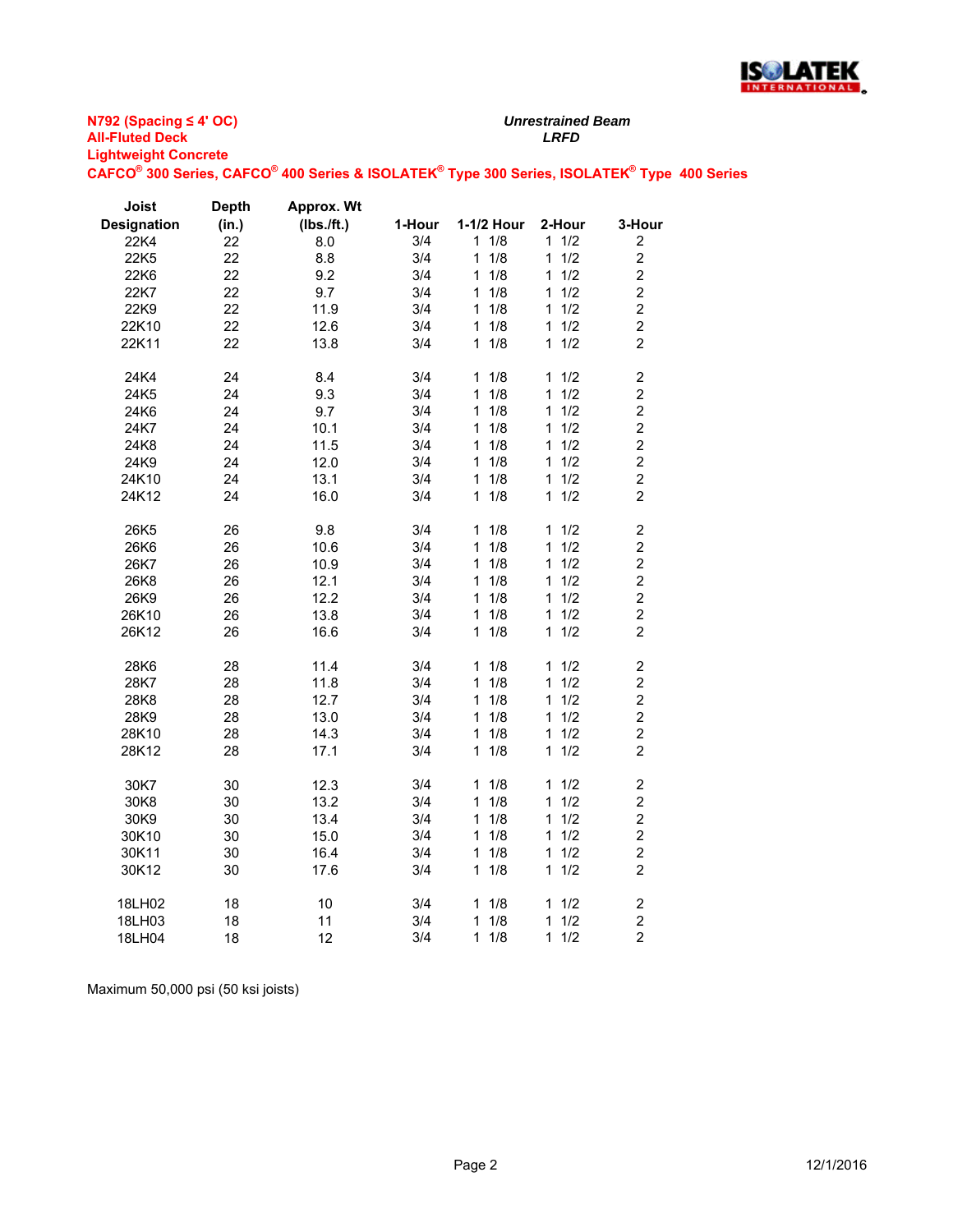

| Joist              | <b>Depth</b> | Approx. Wt |        |            |           |                         |
|--------------------|--------------|------------|--------|------------|-----------|-------------------------|
| <b>Designation</b> | (in.)        | (Ibs./ft.) | 1-Hour | 1-1/2 Hour | 2-Hour    | 3-Hour                  |
| 18LH05             | 18           | 15         | 3/4    | 1<br>1/8   | 11/2      | $\overline{\mathbf{c}}$ |
| 18LH06             | 18           | 15         | 3/4    | 1/8<br>1   | 1/2<br>1  | $\overline{c}$          |
| 18LH07             | 18           | 17         | 3/4    | 1/8<br>1   | 1/2<br>1. | $\overline{c}$          |
| 18LH08             | 18           | 19         | 3/4    | 1/8<br>1   | 1/2<br>1  | $\overline{c}$          |
| 18LH09             | 18           | 21         | 3/4    | 1/8<br>1   | 1/2<br>1  | $\overline{c}$          |
| 20LH02             | 20           | 10         | 3/4    | 1/8<br>1   | 1/2<br>1  | $\overline{\mathbf{c}}$ |
| 20LH03             | 20           | 11         | 3/4    | 1/8<br>1   | 1/2<br>1  | $\overline{c}$          |
| 20LH04             | 20           | 12         | 3/4    | 1<br>1/8   | 1/2<br>1  | $\overline{c}$          |
| 20LH05             | 20           | 14         | 3/4    | 1<br>1/8   | 1/2<br>1  | $\overline{c}$          |
| 20LH06             | 20           | 15         | 3/4    | 1/8<br>1   | 1/2<br>1  | $\overline{a}$          |
| 20LH07             | 20           | 17         | 3/4    | 1/8<br>1   | 1/2<br>1  | $\overline{c}$          |
| 20LH08             | 20           | 19         | 3/4    | 1/8<br>1   | 1/2<br>1  | $\overline{c}$          |
| 20LH09             | 20           | 21         | 3/4    | 1/8<br>1   | 1/2<br>1  | $\overline{c}$          |
| 20LH10             | 20           | 23         | 3/4    | 1/8<br>1   | 11/2      | $\overline{2}$          |
| 24LH03             | 24           | 11         | 3/4    | 1/8<br>1   | 1/2<br>1  | $\overline{c}$          |
| 24LH04             | 24           | 12         | 3/4    | 1/8<br>1   | 1/2<br>1  | $\overline{\mathbf{c}}$ |
| 24LH05             | 24           | 13         | 3/4    | 1/8<br>1   | 1/2<br>1  | $\overline{c}$          |
| 24LH06             | 24           | 16         | 3/4    | 1/8<br>1   | 1/2<br>1  | $\overline{c}$          |
| 24LH07             | 24           | 17         | 3/4    | 1/8<br>1   | 1/2<br>1  | $\overline{\mathbf{c}}$ |
| 24LH08             | 24           | 18         | 3/4    | 1<br>1/8   | 1/2<br>1  | $\overline{c}$          |
| 24LH09             | 24           | 21         | 3/4    | 1/8<br>1   | 1/2<br>1  | $\overline{c}$          |
| 24LH10             | 24           | 23         | 3/4    | 1/8<br>1   | 1/2<br>1  | $\overline{c}$          |
| 24LH11             | 24           | 25         | 3/4    | 1/8<br>1   | 11/2      | $\overline{2}$          |
| 28LH05             | 28           | 13         | 3/4    | 1/8<br>1   | 1/2<br>1  | $\overline{\mathbf{c}}$ |
| 28LH06             | 28           | 16         | 3/4    | 1/8<br>1   | 1/2<br>1  | $\overline{c}$          |
| 28LH07             | 28           | 17         | 3/4    | 1/8<br>1   | 1/2<br>1  | $\overline{c}$          |
| 28LH08             | 28           | 18         | 3/4    | 1/8<br>1   | 1/2<br>1  | $\overline{c}$          |
| 28LH09             | 28           | 21         | 3/4    | 1/8<br>1   | 1/2<br>1  | $\overline{c}$          |
| 28LH10             | 28           | 23         | 3/4    | 1<br>1/8   | 1/2<br>1  | $\overline{c}$          |
| 28LH11             | 28           | 25         | 3/4    | 1<br>1/8   | 1/2<br>1  | $\overline{c}$          |
| 28LH12             | 28           | 27         | 3/4    | 1/8<br>1   | 1/2<br>1  | $\overline{c}$          |
| 28LH13             | 28           | 30         | 3/4    | 1/8<br>1   | 11/2      | $\overline{c}$          |
| 32LH06             | 32           | 14         | 3/4    | 1/8<br>1   | 1/2<br>1  | $\overline{\mathbf{c}}$ |
| 32LH07             | 32           | 16         | 3/4    | 1<br>1/8   | 1<br>1/2  | $\overline{\mathbf{c}}$ |
| 32LH08             | 32           | 17         | 3/4    | 1/8<br>1   | 1/2<br>1  | $\overline{c}$          |
| 32LH09             | 32           | 21         | 3/4    | 1/8<br>1   | 1/2<br>1  | $\overline{c}$          |
| 32LH10             | 32           | 21         | 3/4    | 1<br>1/8   | 1/2<br>1  | $\overline{a}$          |
| 32LH11             | 32           | 24         | 3/4    | 1/8<br>1   | 1/2<br>1  | $\overline{2}$          |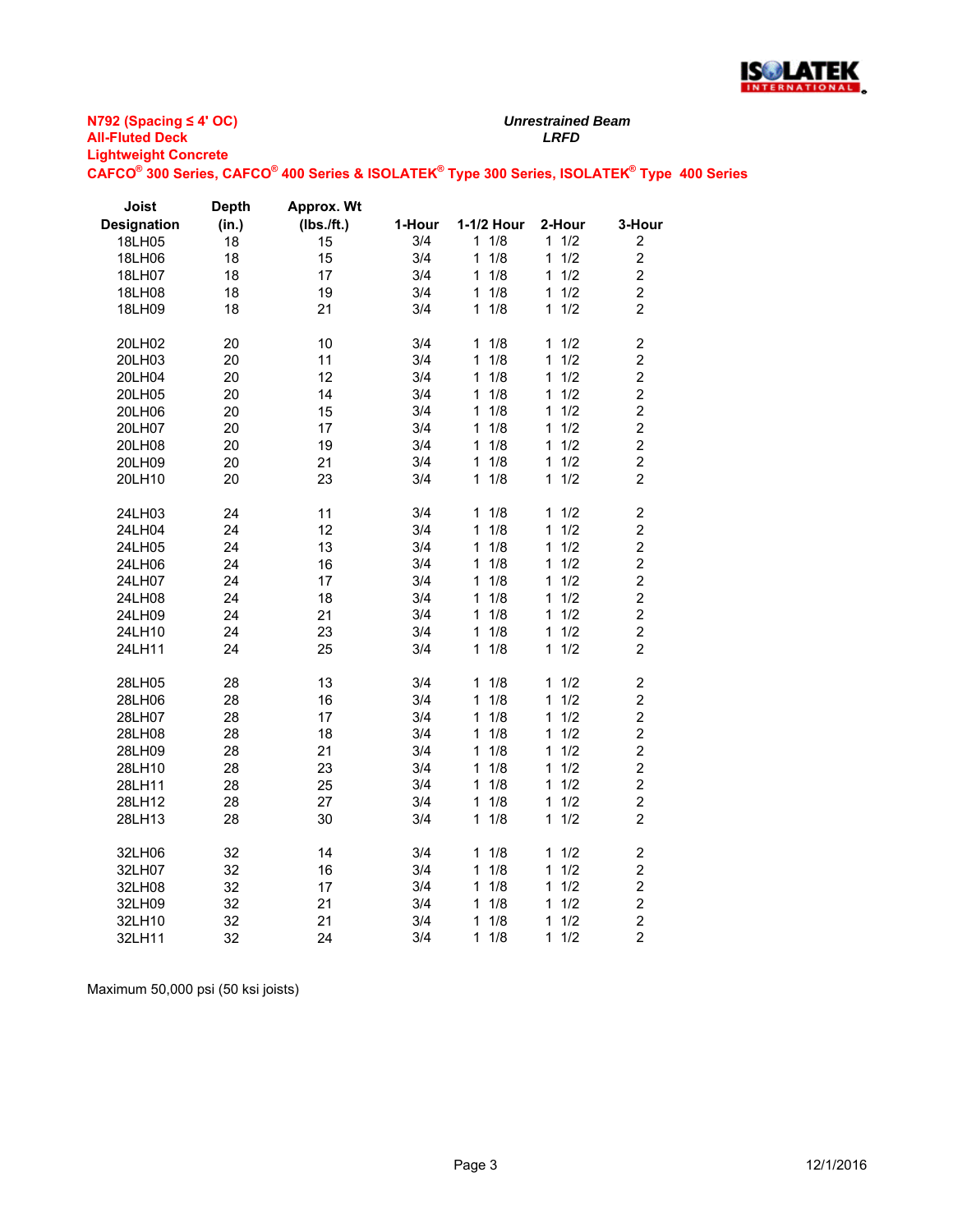

| Joist              | <b>Depth</b> | <b>Approx. Wt</b> |        |            |                     |                         |
|--------------------|--------------|-------------------|--------|------------|---------------------|-------------------------|
| <b>Designation</b> | (in.)        | (Ibs./ft.)        | 1-Hour | 1-1/2 Hour | 2-Hour              | 3-Hour                  |
| 32LH12             | 32           | 27                | 3/4    | 11/8       | 11/2                | 2                       |
| 32LH13             | 32           | 30                | 3/4    | 1<br>1/8   | $\mathbf{1}$<br>1/2 | $\overline{c}$          |
| 32LH14             | 32           | 33                | 3/4    | 1/8<br>1   | 1/2<br>1            | $\overline{\mathbf{c}}$ |
| 32LH15             | 32           | 35                | 3/4    | 1/8<br>1   | 1/2<br>$\mathbf 1$  | $\overline{c}$          |
|                    |              |                   |        |            |                     |                         |
| 36LH07             | 36           | 16                | 3/4    | 1<br>1/8   | 11/2                | $\overline{\mathbf{c}}$ |
| 36LH08             | 36           | 18                | 3/4    | 1/8<br>1   | 1/2<br>1            | $\overline{c}$          |
| 36LH09             | 36           | 21                | 3/4    | 1/8<br>1   | 1/2<br>$\mathbf{1}$ | $\overline{c}$          |
| 36LH10             | 36           | 21                | 3/4    | 1<br>1/8   | 1/2<br>1            | $\overline{\mathbf{c}}$ |
| 36LH11             | 36           | 23                | 3/4    | 1/8<br>1   | 1/2<br>1            | $\overline{c}$          |
| 36LH12             | 36           | 25                | 3/4    | 1/8<br>1   | 1/2<br>1            | $\overline{c}$          |
| 36LH13             | 36           | 30                | 3/4    | 1<br>1/8   | $\mathbf{1}$<br>1/2 | $\overline{c}$          |
| 36LH14             | 36           | 36                | 3/4    | 1<br>1/8   | $\mathbf{1}$<br>1/2 | $\overline{\mathbf{c}}$ |
| 36LH15             | 36           | 36                | 3/4    | 1/8<br>1   | 1/2<br>1            | $\overline{c}$          |
|                    |              |                   |        |            |                     |                         |
| 40LH08             | 40           | 16                | 3/4    | 1<br>1/8   | 1<br>1/2            | $\overline{\mathbf{c}}$ |
| 40LH09             | 40           | 21                | 3/4    | 1/8<br>1   | 1/2<br>1            | $\overline{c}$          |
| 40LH10             | 40           | 21                | 3/4    | 1/8<br>1   | 1/2<br>1            | $\overline{c}$          |
| 40LH11             | 40           | 22                | 3/4    | 1/8<br>1   | 1<br>1/2            | $\overline{c}$          |
| 40LH12             | 40           | 25                | 3/4    | 1<br>1/8   | $\mathbf{1}$<br>1/2 | $\overline{\mathbf{c}}$ |
| 40LH13             | 40           | 30                | 3/4    | 1/8<br>1   | 1/2<br>1            | $\overline{c}$          |
| 40LH14             | 40           | 35                | 3/4    | 1<br>1/8   | 1/2<br>1            | $\overline{c}$          |
| 40LH15             | 40           | 36                | 3/4    | 1/8<br>1   | 1/2<br>1            | $\overline{c}$          |
| 40LH16             | 40           | 42                | 3/4    | 1/8<br>1   | 1/2<br>$\mathbf 1$  | $\overline{2}$          |
|                    |              |                   |        |            |                     |                         |
| 44LH09             | 44           | 19                | 3/4    | 1<br>1/8   | 1/2<br>1            | $\overline{\mathbf{c}}$ |
| 44LH10             | 44           | 21                | 3/4    | 1<br>1/8   | 1/2<br>$\mathbf{1}$ | $\overline{c}$          |
| 44LH11             | 44           | 22                | 3/4    | 1/8<br>1   | 1/2<br>1            | $\overline{\mathbf{c}}$ |
| 44LH12             | 44           | 25                | 3/4    | 1/8<br>1   | 1/2<br>1            | $\overline{\mathbf{c}}$ |
| 44LH13             | 44           | 30                | 3/4    | 1<br>1/8   | 1<br>1/2            | $\overline{c}$          |
| 44LH14             | 44           | 31                | 3/4    | 1<br>1/8   | 1/2<br>1            | $\overline{c}$          |
| 44LH15             | 44           | 36                | 3/4    | 1/8<br>1   | 1/2<br>1            | $\overline{2}$          |
| 44LH16             | 44           | 42                | 3/4    | 1/8<br>1   | 1/2<br>$\mathbf{1}$ | $\overline{c}$          |
| 44LH17             | 44           | 47                | 3/4    | 1/8<br>1   | 1/2<br>1            | $\overline{c}$          |
|                    |              |                   |        |            |                     |                         |
| 48LH10             | 48           | 21                | 3/4    | 1<br>1/8   | 1<br>1/2            | $\overline{c}$          |
| 48LH11             | 48           | 22                | 3/4    | 1/8<br>1   | 1<br>1/2            | $\overline{\mathbf{c}}$ |
| 48LH12             | 48           | 25                | 3/4    | 1<br>1/8   | $\mathbf{1}$<br>1/2 | $\overline{\mathbf{c}}$ |
| 48LH13             | 48           | 29                | 3/4    | 1/8<br>1   | 1/2<br>1            | $\overline{c}$          |
| 48LH14             | 48           | 32                | 3/4    | 1/8<br>1   | 1/2<br>1            | $\overline{c}$          |
| 48LH15             | 48           | 36                | 3/4    | 1/8<br>1   | 1/2<br>1            | $\overline{\mathbf{c}}$ |
| 48LH16             | 48           | 42                | 3/4    | 1/8<br>1   | 1/2<br>1            | $\overline{c}$          |
| 48LH17             | 48           | 47                | 3/4    | 1/8<br>1   | 1/2<br>1            | $\overline{2}$          |
|                    |              |                   |        |            |                     |                         |
| 52DLH10            | 52           | 25                | 3/4    | 1<br>1/8   | 1/2<br>1            | $\overline{\mathbf{c}}$ |
| 52DLH11            | 52           | 26                | 3/4    | 1/8<br>1   | 1<br>1/2            | $\overline{c}$          |
|                    |              |                   |        |            |                     |                         |